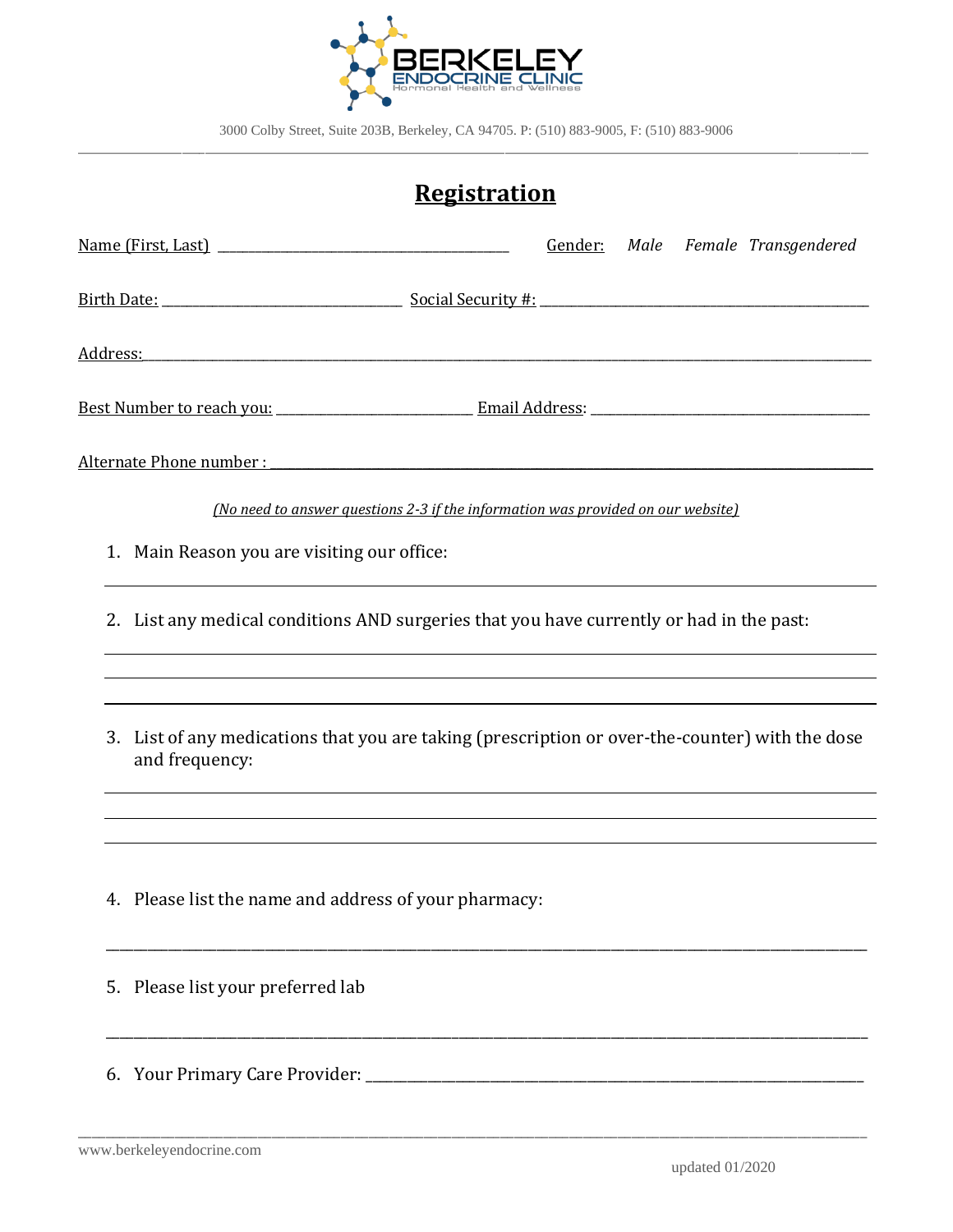

3000 Colby Street, Suite 203B, Berkeley, CA 94705. P: (510) 883-9005, F: (510) 883-9006

### \_\_\_\_\_\_\_\_\_\_\_\_\_\_\_\_\_\_\_\_\_\_\_\_\_\_\_\_\_\_\_\_\_\_\_\_\_\_\_\_\_\_\_\_\_\_\_\_\_\_\_\_\_\_\_\_\_\_\_\_\_\_\_\_\_\_\_\_\_\_\_\_\_\_\_\_\_\_\_\_\_\_\_\_\_\_\_\_\_\_\_\_\_\_\_\_\_\_\_\_\_\_\_\_\_\_\_\_\_\_\_\_\_\_\_\_\_\_\_\_\_\_\_\_\_\_\_\_\_\_\_\_\_\_\_\_\_ **Office Policies**

Thank you for choosing the "Berkeley Endocrine Clinic" for your Endocrine care. Our office aims to provide you excellent medical care and customer service. We have implemented policies that will assist us to achieve our goals that we would like to bring to your attention:

#### **1-New patients please arrive 15 minutes before your appointment time. You must have a valid insurance card and current identification at the time of the first visit**.

**2- Insurance co-pays are due at the time of service:** Patients who do not pay their co-pay are billed a \$15.00 service charge in addition to their co-pay. If you have an outstanding balance at the time of your appointment, payment will be expected. We accept cash, checks, and all major credit cards for your convenience. There is a \$25.00 service charge for a returned check. Insurances are billed as a courtesy and the patient has financial responsibility for payment in full for services rendered.

**3- Insurance coverage:** We recommend that you check with your insurance company whether we are listed under the network and what's your expected payment.

**4- Appointment and Cancellation policy:** We recommend arrival 15 minutes prior to the visit. Late arrivals will be seen only upon the discretion of the provider. We request the courtesy of an **advanced notification of 24 business hours.** If you fail to notify us of your inability to keep your appointment, a "no-show" for your appointment time will be noted in your chart. After two consecutive no-shows, you may be considered for discharge from the practice. All patients who fail to present for their visits or cancel within 24 hours of their appointment will be subject for a \$ 50 fee.

**5-Prescription refills:** New prescriptions and prescription changes are available to you during your visit. Refill requests should be made to your pharmacy. Please do not wait until you are out of medication to request a refill and allow 72 hours for prescription refills.

**6- Lab copies:** Most of the time, your labs will be available to be seen through the patient portal online. Paper copies of your labs can be requested during your visit as well.

**7- Medical records:** If another practitioner is requesting your records, they can be sent electronically or faxed to the requesting provider at no charge after you sign a medical release. Otherwise, to obtain a copy of medical records a fee of \$ 25.00 and may take up to two weeks. The records can be picked up at the office. Upon request they may be mailed Certified/Return Receipt for an additional cost of the mailing fee.

**8- Online Communication:** As a courtesy to our patients, we respond to your requests online through the patient portal. We recommend that the online communication be brief and limited to simple questions and answers. Please allow 24 - 48 hours for a response from our office. For urgent matters, we recommend that you call our office.

9**. Phone visits:** Communication with the physician through the portal is provided as a courtesy to our patients. Follow up visits on the phone upon the discretion of the provider.

**10. After-hour phone calls:** We are happy to answer the phone during our regular business hours, which is Monday to Friday, 8:00 am till 5:00 pm and we are closed for lunch between 12:00 pm and 1:00 pm. If you call our office after 5:00 pm or over the weekend, we advise that you leave a message and we will respond to you the next business day. If you have a matter that requires urgent medical attention, we advise that you visit the nearest Emergency Room.

### I read the office policies for the Berkeley Endocrine Clinic and I agree to all of them

Name \_\_\_\_\_\_\_\_\_\_\_\_\_\_\_\_\_\_\_\_\_\_\_\_\_\_\_\_\_\_\_\_\_\_\_\_\_\_\_\_\_\_\_\_\_\_\_\_\_\_\_\_Signature \_\_\_\_\_\_\_\_\_\_\_\_\_\_\_\_\_\_\_\_\_\_\_\_\_\_\_\_\_\_\_\_\_\_\_\_\_\_\_\_\_\_\_

Please read carefully, initial next to each statement and sign the form.

\_\_\_\_\_\_\_\_\_\_\_\_\_\_\_\_\_\_\_\_\_\_\_\_\_\_\_\_\_\_\_\_\_\_\_\_\_\_\_\_\_\_\_\_\_\_\_\_\_\_\_\_\_\_\_\_\_\_\_\_\_\_\_\_\_\_\_\_\_\_\_\_\_\_\_\_\_\_\_\_\_\_\_\_\_\_\_\_\_\_\_\_\_\_\_\_\_\_\_\_\_\_\_\_\_\_\_\_\_\_\_\_\_\_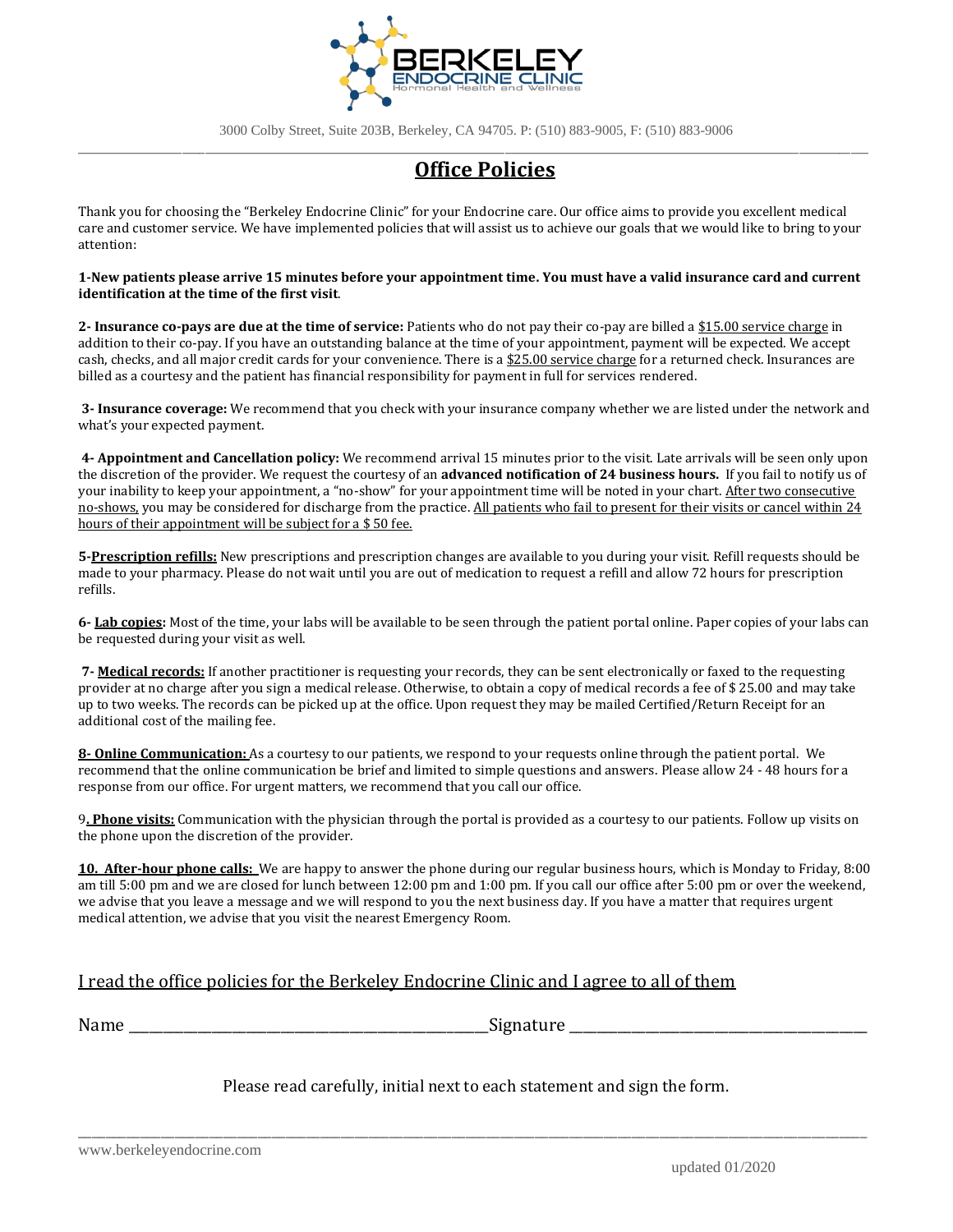

## **Consents**

1. \_\_\_\_\_\_\_\_\_\_\_ I have read and **received a copy** of this practice's Notice of Privacy Practices and the office policies.

#### *Consent to release medical information*

2. \_\_\_\_\_\_\_\_\_\_\_ I give **consent to release medical information** to the following parties: Third party payors covering the medical services, other health care professionals, institutions involved in my care, the proponent of any legally sufficient subpoena, or in response to a court order, employees and agents of the practice, pharmacies and other parties as otherwise required by law.

*Consent to use Surescripts*

3. \_\_\_\_\_\_\_\_\_\_\_\_I authorize the "**Berkeley Endocrine Clinic"** use SureScripts, Inc. a prescription system that allows prescriptions and related information to be exchanged between my providers and the pharmacy.

#### *Assignment of Benefits*

4. \_\_\_\_\_\_\_\_\_\_\_\_I hereby **assign all medical benefits**, including major medical benefits to which I am entitled. I hereby authorize and direct my insurance carrier(s), to issue payment check(s) directly to " Berkeley Endocrine Clinic" for the medical services rendered to myself.

#### *Consent to treat*

5. \_\_\_\_\_\_\_\_\_\_\_ I give permission for **Berkeley Endocrine Clinic** to give me medical treatment. I understand that I have the right to discuss all medical treatments with my provider and to refuse any procedure or treatment.

*Financial Policy*

6.\_\_\_\_\_\_\_\_\_\_\_\_\_\_ I understand that the "Berkeley Endocrine Clinic" will bill my insurance for the visit as a courtesy. I am still responsible to pay all expenses in case the insurance does not submit the payment on time.

*Releasing medical information to friends and family*

7. \_\_\_\_\_\_\_\_\_\_\_ I hereby **give authorization to release information** and/or discuss my medical condition including my protected health information with the person(s)/entities listed below:

Person/entity name: \_\_\_\_\_\_\_\_\_\_\_\_\_\_\_\_\_\_\_\_\_\_\_\_\_\_\_\_\_\_\_\_\_\_\_\_\_Phone # \_\_\_\_\_\_\_\_\_\_\_\_\_\_\_\_\_\_\_\_\_\_\_\_\_\_\_\_\_\_\_\_\_\_\_\_\_\_\_\_\_\_

Relationship to Patient (or other description)

## **This authorization can be revoked at any time upon my request in writing.**

| Patient's Signature: __ | Date: |
|-------------------------|-------|
| Print Full Name:        |       |
|                         |       |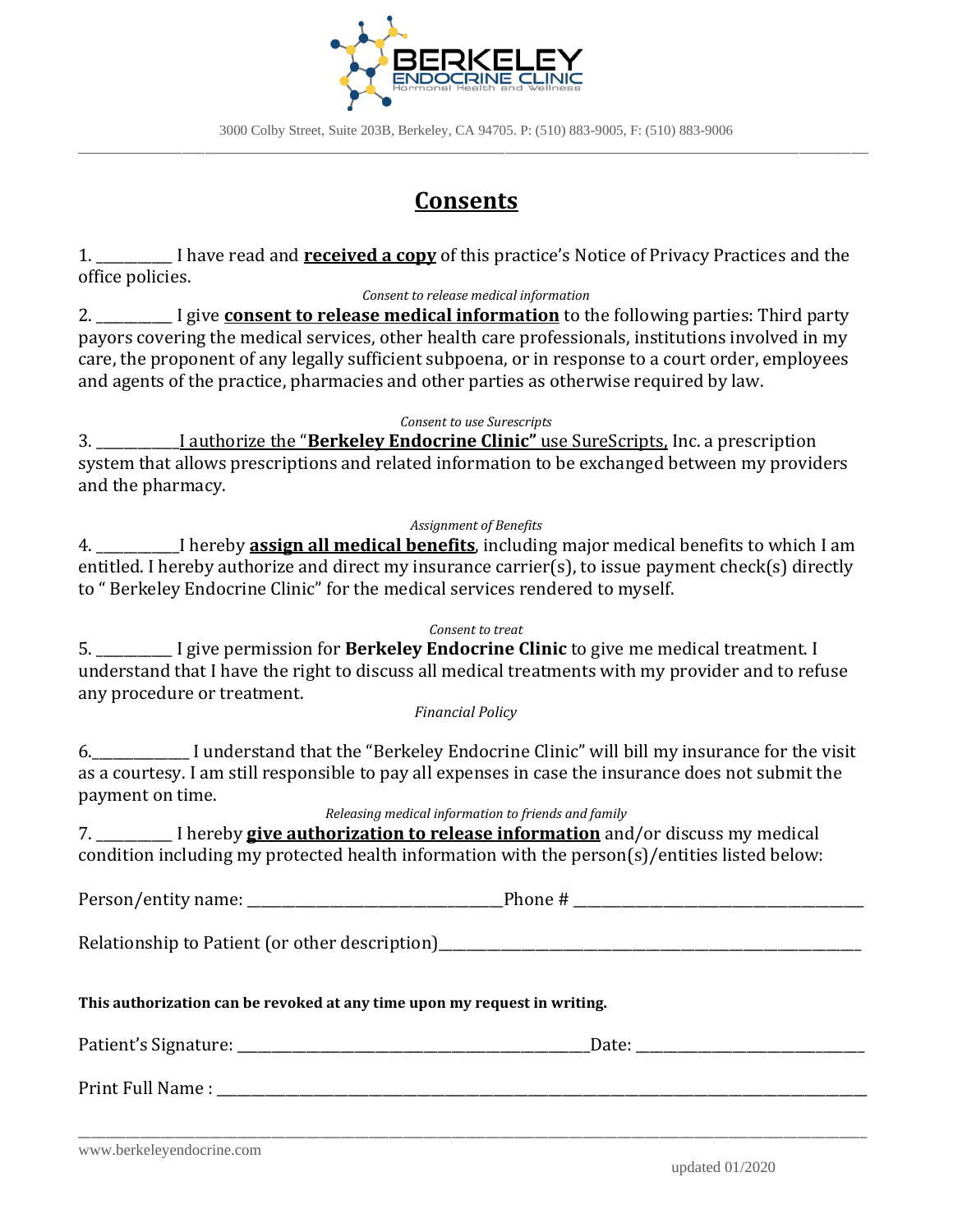

## **For Diabetic Patients ONLY**

1. Which Type of Diabetes do you have? \_\_\_\_\_\_\_\_ Type 1 \_\_\_\_\_\_\_\_\_ Type 2

2. What year were you diagnosed with Diabetes? \_\_\_\_\_\_\_\_\_\_\_\_\_\_\_\_\_\_\_\_\_\_\_\_\_\_\_\_\_\_\_\_\_

3. Do you have any complications of diabetes :

| Retinopathy (Eye problems from diabetes) |  |  |
|------------------------------------------|--|--|
|------------------------------------------|--|--|

- \_\_\_\_ Neuropathy (Nerve damage in the feet causing numbness, tingling or burning in the feet)
- \_\_\_\_ Nephropathy (kidney problems or increased protein in the urine)
- 4. When was the last time you had an eye examination : please mention the estimated date and the eye clinic

\_\_\_\_\_\_\_\_\_\_\_\_\_\_\_\_\_\_\_\_\_\_\_\_\_\_\_\_\_\_\_\_\_\_\_\_\_\_\_\_\_\_\_\_\_\_\_\_\_\_\_\_\_\_\_\_\_\_\_\_\_\_\_\_\_\_\_\_\_\_\_\_\_\_\_\_\_\_\_\_\_\_\_\_\_\_\_\_\_\_\_\_\_\_\_\_\_\_\_\_\_\_\_\_\_\_

\_\_\_\_\_\_\_\_\_\_\_\_\_\_\_\_\_\_\_\_\_\_\_\_\_\_\_\_\_\_\_\_\_\_\_\_\_\_\_\_\_\_\_\_\_\_\_\_\_\_\_\_\_\_\_\_\_\_\_\_\_\_\_\_\_\_\_\_\_\_\_\_\_\_\_\_\_\_\_\_\_\_\_\_\_\_\_\_\_\_\_\_\_\_\_\_\_\_\_\_\_\_\_\_\_\_

Eye Clinic (Name of the clinic, Address, Phone number, Doctor's name):

Date of the last eye examination: \_\_\_\_\_\_\_\_\_\_\_\_\_\_\_\_\_\_\_\_\_\_\_\_\_\_\_\_\_\_\_\_\_\_\_\_\_\_\_\_\_\_\_\_\_\_\_\_\_\_\_\_\_\_\_\_\_\_\_\_\_\_\_\_\_\_\_\_

5. Please mention if you received any of the following vaccinations and the date?

| <b>Vaccine</b>      | Date                                                                             | Location<br><u>Location</u> |
|---------------------|----------------------------------------------------------------------------------|-----------------------------|
|                     |                                                                                  |                             |
| (Pneumonia vaccine) |                                                                                  |                             |
|                     |                                                                                  |                             |
|                     |                                                                                  |                             |
|                     | Name ________________________________Signature _________________________________ |                             |

\_\_\_\_\_\_\_\_\_\_\_\_\_\_\_\_\_\_\_\_\_\_\_\_\_\_\_\_\_\_\_\_\_\_\_\_\_\_\_\_\_\_\_\_\_\_\_\_\_\_\_\_\_\_\_\_\_\_\_\_\_\_\_\_\_\_\_\_\_\_\_\_\_\_\_\_\_\_\_\_\_\_\_\_\_\_\_\_\_\_\_\_\_\_\_\_\_\_\_\_\_\_\_\_\_\_\_\_\_\_\_\_\_\_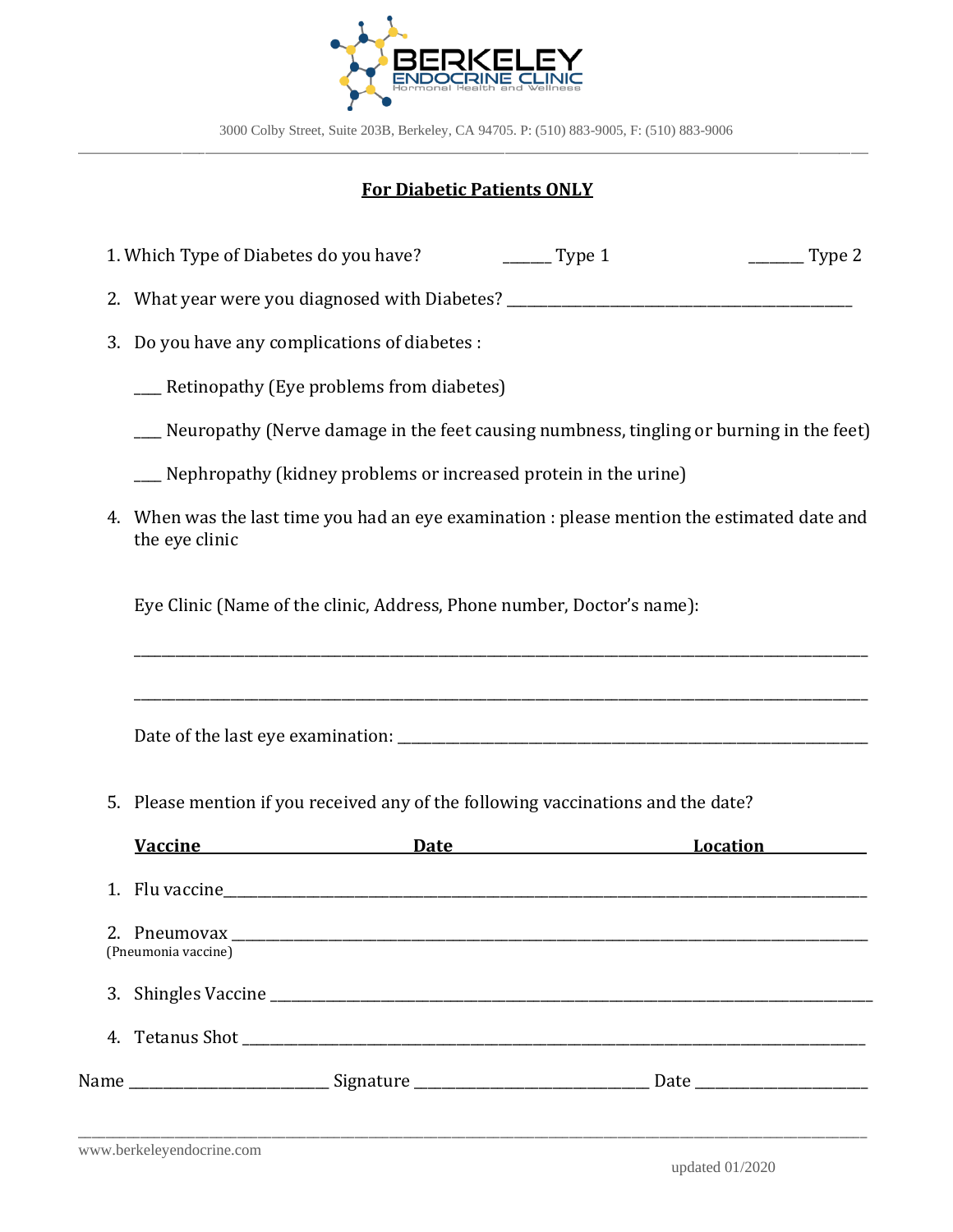

## **Cancellation and No Show Policy**

We understand that situations arise in which you must cancel your appointment. It is therefore requested that you notify us of your cancelation more than 24 hours ahead of time. This will enable for another person who is waiting for an appointment to be scheduled in that appointment slot. With cancellations made less than 24 hours notice, we are unable to offer that slot to other people.

Office appointments which are cancelled with less than 24 hours notification are subject to a **\$ 50.00 cancellation fee.**

Patients who don't show up to their appointments without a call to cancel an office appointment will be considered a **NO-SHOW**. Patients who have (2) or more **NO-SHOWS** in a 12-month period may be dismissed from the practice. Patients may also be subject to a **\$ 50.00 fee** for office appointment NO-SHOW.

The cancellation and the **NO SHOW** fees are the sole responsibility of the patient and must be paid in full before the patient's next appointment.

The Berkeley Endocrine Clinic believes that good physician / patient relationship is based upon understanding and good communication. Questions about cancellation and no show fees should be directed to our office staff.

\_\_\_\_\_\_\_\_\_\_\_\_\_\_\_\_\_\_\_\_\_\_\_\_\_\_\_\_\_\_\_\_\_\_\_\_\_\_\_\_\_\_\_\_\_\_\_\_\_\_\_ \_\_\_\_\_\_\_\_\_\_\_\_\_\_\_\_\_\_\_\_\_\_\_\_\_\_\_\_\_\_\_\_\_\_\_\_\_\_\_\_\_\_\_\_\_

\_\_\_\_\_\_\_\_\_\_\_\_\_\_\_\_\_\_\_\_\_\_\_\_\_\_\_\_\_\_\_\_\_\_\_\_\_\_\_\_\_\_\_\_\_\_\_\_\_\_\_\_ \_\_\_\_\_\_\_\_\_\_\_\_\_\_\_\_\_\_\_\_\_\_\_\_\_\_\_\_\_\_\_\_\_\_\_\_\_\_\_\_\_\_\_\_\_\_

\_\_\_\_\_\_\_\_\_\_\_\_\_\_\_\_\_\_\_\_\_\_\_\_\_\_\_\_\_\_\_\_\_\_\_\_\_\_\_\_\_\_\_\_\_\_\_\_\_\_\_\_\_\_\_\_\_\_\_\_\_\_\_\_\_\_\_\_\_\_\_\_\_\_\_\_\_\_\_\_\_\_\_\_\_\_\_\_\_\_\_\_\_\_\_\_\_\_\_\_\_\_\_\_\_\_\_\_\_\_\_\_\_\_

Please sign that you have read, understand and agree to this cancellation and no show policy.

Patient Name (please print) Date of Birth

Signature of patient or patient representative Date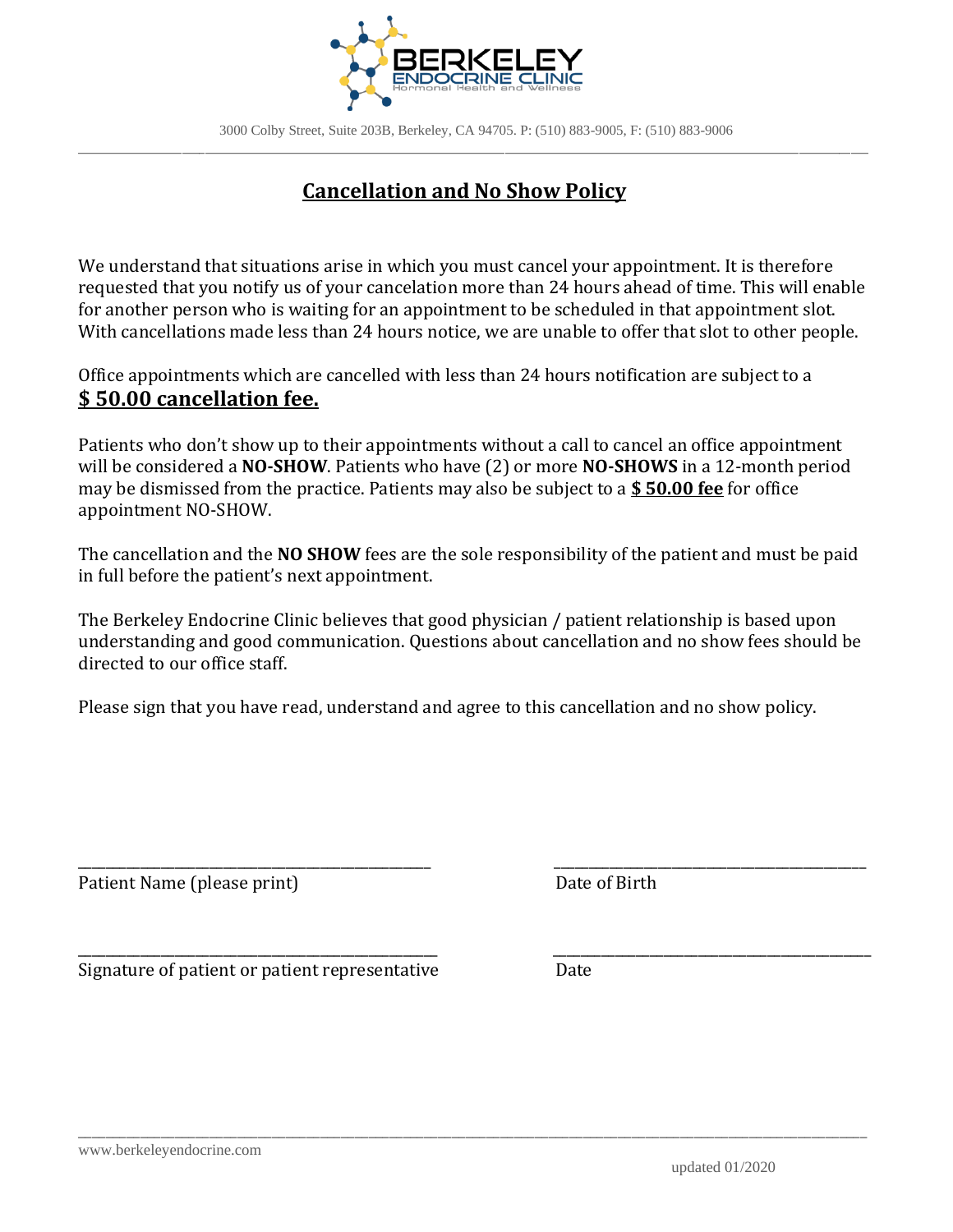

### **Electronic Mail Consent Form**

Before allowing electronic mail ("email") communications with Berkeley Endocrine Clinic, INC please read and agree to the following information regarding the risks and conditions of email use:

#### **The Risks of Using Electronic Mail**

We offer patients and other individuals the opportunity to communicate by email. However, transmitting patient information by email has a number of risks that should be considered. These include, and are not limited to, the following risks:

- Email can be circulated, forwarded, and stored in numerous paper and electronic files.
- Email can be immediately broadcast worldwide and be received by many intended and unintended recipients.
- Email senders can easily misaddress an email.
- Email is easier to falsify than handwritten or signed documents.
- Backup copies of email may exist even after sender or recipients have deleted their copy.
- Employers and on-line services have a right to archive and inspect emails transmitted through their systems.
- Email can be intercepted, altered, forwarded, or used without authorization or detection.
- Email can be used as evidence in court.

#### **Conditions for the Use of Electronic Mail**

We will use reasonable and appropriate means to protect the security and confidentiality of email information sent and received. However, because of the risks outlined above, we cannot guarantee the security and confidentiality of email communication, and will not be liable for improper disclosure of confidential information that is not caused by our intentional misconduct. Thus, individuals must consent to the use of email for information. Consent to the use of email includes agreement with the following conditions:

- 1. All emails to or from patients concerning diagnosis or treatment may be printed out and made part of patient's medical record. Because they are part of the medical record, other individuals authorized to access the medical record, such as staff and billing personnel, will have access to those emails.
- 2. We may forward emails internally to the practice's staff and agents as necessary for diagnosis, treatment, reimbursement, and other handling. We will not, however, forward emails to independent third parties without the patient's prior written consent, except as authorized or required by law.
- 3. Although we will endeavor to read and respond promptly to an email, we cannot guarantee that any particular email will be read and responded to within any particular period of time. Thus, patients should NOT use email for medical emergencies or other time-sensitive matters.
- 4. If the individual's email requires or invites a response, and the individual has not received a response within a reasonable time period, it is the individual's responsibility to follow up to determine whether the intended recipient received the email and when the recipient will respond.

\_\_\_\_\_\_\_\_\_\_\_\_\_\_\_\_\_\_\_\_\_\_\_\_\_\_\_\_\_\_\_\_\_\_\_\_\_\_\_\_\_\_\_\_\_\_\_\_\_\_\_\_\_\_\_\_\_\_\_\_\_\_\_\_\_\_\_\_\_\_\_\_\_\_\_\_\_\_\_\_\_\_\_\_\_\_\_\_\_\_\_\_\_\_\_\_\_\_\_\_\_\_\_\_\_\_\_\_\_\_\_\_\_\_